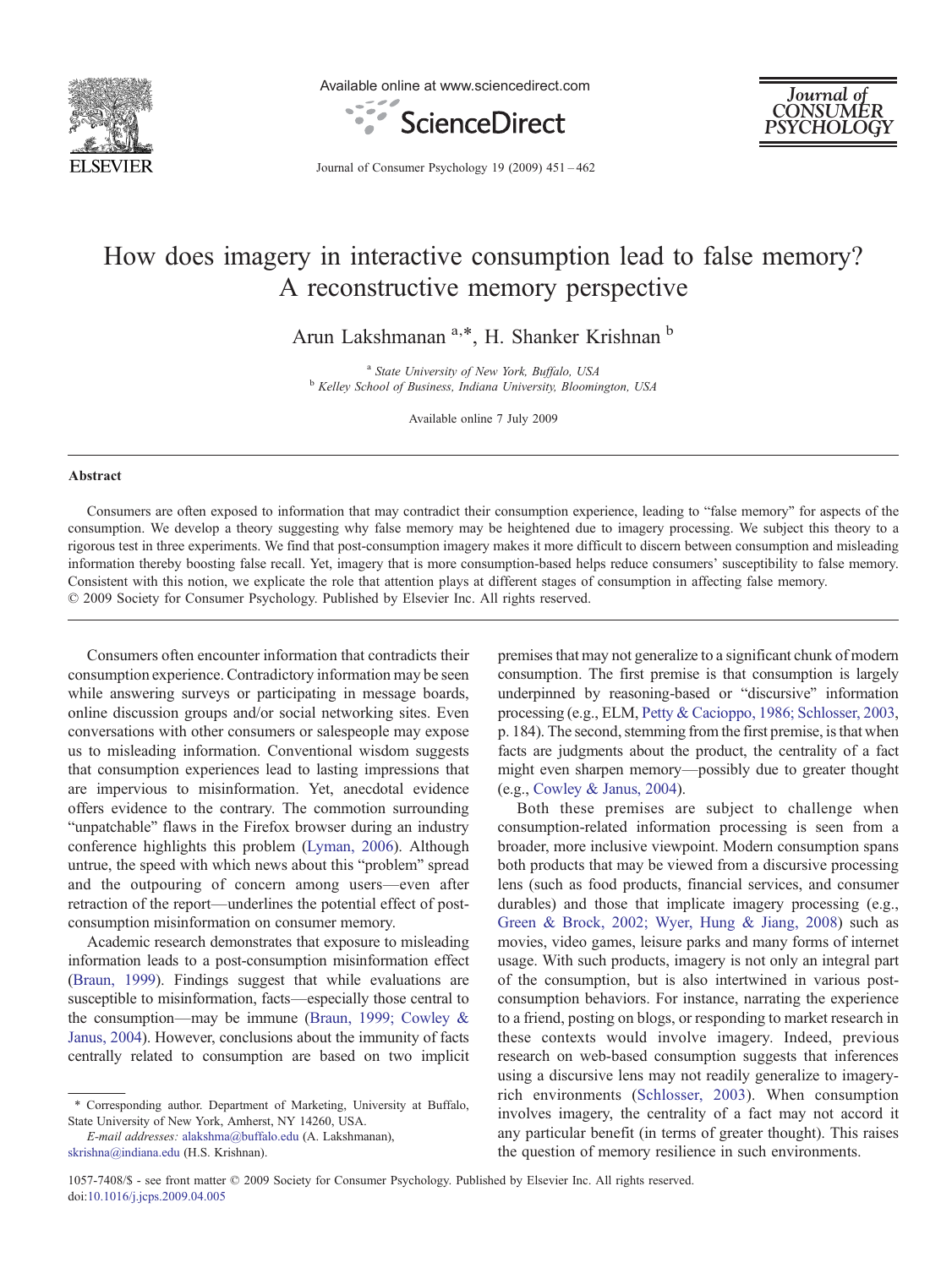In this paper we investigate the false memory problem using the misinformation experimental paradigm with interactive consumption as the imagery-based consumption context. We find that key facets of consumption may not only be susceptible to false memory, but—when post-consumption imagery is explicitly encouraged—also be heightened because it is difficult to monitor the true memory of consumption versus the images generated via imagery. Yet, imagery that is more focused on the consumption itself may help reduce consumers' susceptibility to false memory due to additional opportunities to discern between competing sources of information. Consistent with this notion, we find that attention devoted to the consumption at retrieval may help reduce false memory. Fig. 1 summarizes our conceptual model.

# Reconstructive memory and the role of source monitoring

The broad theoretical framework guiding false memory research is the idea of reconstructive memory [\(Bartlett, 1932](#page-10-0)). This framework suggests that we do not necessarily retrieve our memories about previous events in a manner similar to replaying a video recording. Rather, our seemingly veridical memories are reconstructed from different pieces of information accessed on the basis of retrieval cues. Thus it might include pieces of the picture that have been inferred from the rest of the information available to us. The false memory effect is one specific manifestation of this process whereby post-consumption stimulus information is integrated into the memory for the consumption event during (a later) reconstructive process.

Source monitoring theory ([Johnson, Hashtroudi, & Lindsay,](#page-10-0) [1993](#page-10-0)) may help explain how misinformation seen after consumption becomes integrated with consumption memory. This framework has been used to explain misidentification of event sponsors or brands in advertisements ([Johar & Pham,](#page-10-0) [1999; Pham & Johar, 1997](#page-10-0)). [Johnson et al. \(1993\)](#page-10-0) define source monitoring as the set of processes involved in making attributions about the origins of memories, knowledge and beliefs. A failure in source monitoring leads to misattribution between information remembered from a consumption episode versus post-consumption information (such as ads, word of mouth or even erroneous questions). This, in turn leads to the merging of post-consumption information into consumption memory leading to the misinformation effect. Thus, the mix-up between post-consumption information and memory for the



consumption occurs because of failure to accurately monitor the source of each piece of information.

# Experiment 1: Imagery processing and reconstructive memory

## Imagery-based consumption and source monitoring

Mental imagery has been the subject of inquiry in numerous consumer contexts. A core finding is that imagery enables consumers to generate, interpret and manipulate information through spatial representation [\(Dahl, Chattopadhyay, & Gorn,](#page-10-0) [1999\)](#page-10-0). According to [Dahl et al. \(1999\)](#page-10-0), mental images can stem from past experience or from our imagination. Given that the experienced and the imagined share high levels of perceptual detail, imagined experiences may appear as real as true ones [\(Dahl et al.,](#page-10-0) [1999; Mitchell & Johnson, 2000](#page-10-0)). Further, the presence of mental images sharing a high level of similar perceptual detail should enhance the likelihood of source misattribution [\(Schacter, 1996\)](#page-10-0).

In most consumption, discursive and imagery processing occur in parallel ([Epstein, 1991\)](#page-10-0). However, in non-interactive consumption, discursive processing may be expected to dominate ([Schlosser, 2003\)](#page-10-0). In such situations, a central either/or fact—for example, whether a juice is grapefruit or orange—is salient and easy to monitor while less tangible observations (such as how sweet or "orangey" a juice was) are more difficult to pin down. When customers encounter contradicting information after consumption, source misattribution is less likely for the fact. Indeed, presentation of misinformation may in fact, lead to a sharpening of memory—a pattern found by [Cowley and Janus \(2004\).](#page-10-0)

This situation, however, changes quite dramatically when processing is imagery-based as in many interactive contexts (e.g., [Holbrook & Hirschmann, 1982](#page-10-0)) or evaluation of new products (e.g., [Zhao, Hoeffler, & Dahl, 2009\)](#page-11-0). In such contexts, consumers generate vivid mental images during consumption. When new target relevant (albeit misleading) information is presented afterwards, the availability of a vivid and embellished mental record of the consumption episode allows for easy integration of this new information with the experience [\(Jacoby, Hessels, &](#page-10-0) [Bopp, 2001](#page-10-0)). This integration is the basis for possible source attribution errors during recall (see [Fig. 2](#page-2-0)). Further, the eyewitness testimony literature suggests that in situations where the memory of an imagined event contains a wealth of detail about the context, individuals are more likely to believe that it is a real memory of a true event [\(Schacter, 1996,](#page-10-0) p. 116). Thus, source monitoring errors are more likely in richer, more embellished, rather than impoverished contexts since it is easier to "fill in" missing pieces ([Bartlett, 1932](#page-10-0)). Combining the above:

H1a. In imagery-rich consumption contexts, exposure (versus no exposure) to misinformation leads to higher false recall of consumption-related facts.

#### Extended imagery and source monitoring

Consider now when imagery processing is explicitly Fig. 1. Conceptual Model. encouraged after consumption. The process of generating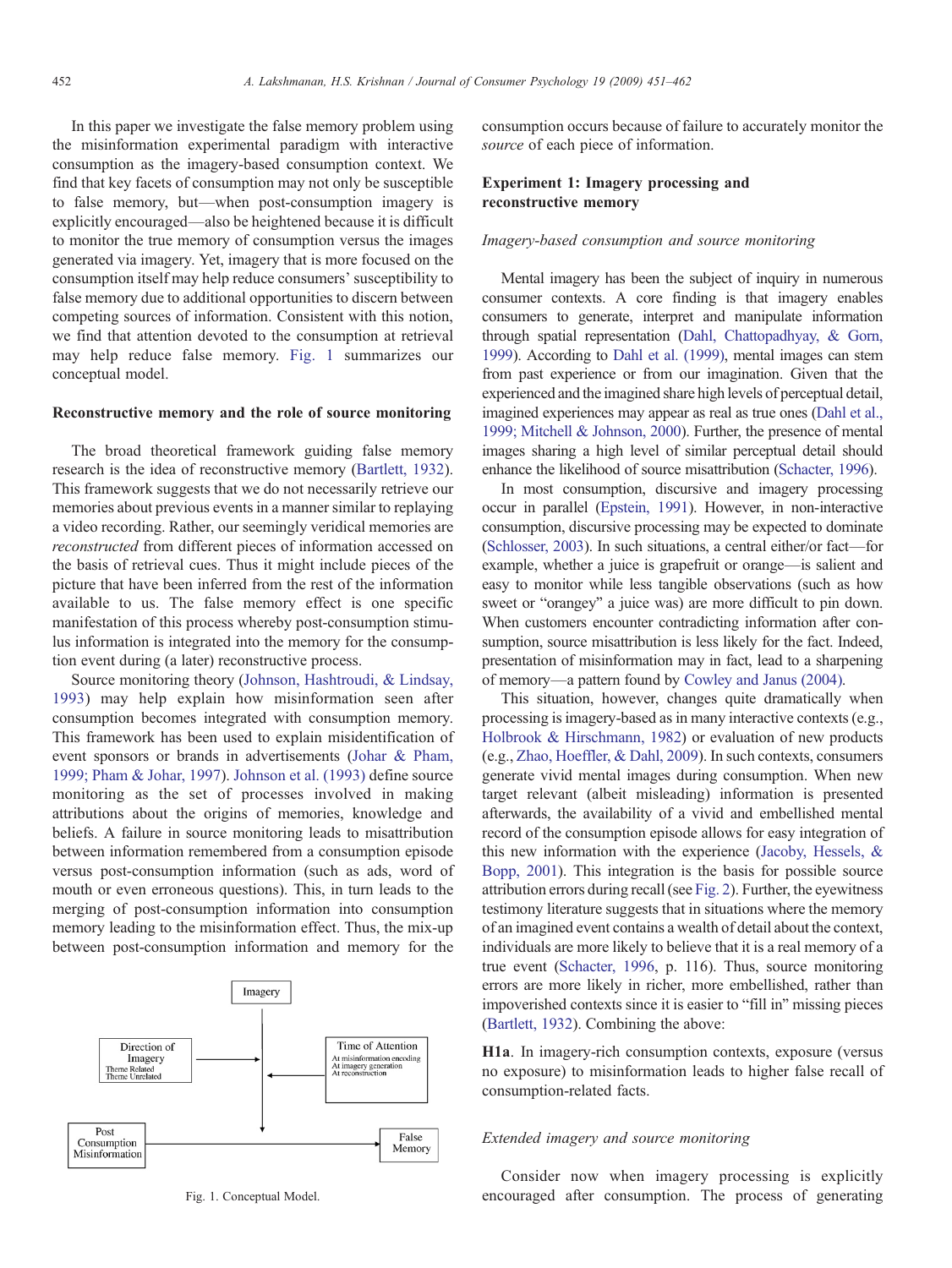<span id="page-2-0"></span>

Fig. 2. Conceptual overview of process.

imagery after consumption involves the use of a consumptionrelated locus that is accessed from short-term memory. Further, the type of imagery encouraged after consumption may influence the locus chosen. When imagery engenders building a new story involving the product, it is likely that the most recently encountered product-relevant information forms the locus for imagery. Given that the misinformation was most recently seen, it is likely to be more accessible and thus, form the basis for imagery generation.

With misinformation as the locus for imagery, the consumer is focused towards building a new mental narrative that is not as well connected with the initial consumption experience. Greater rehearsal of the misinformation during imagery generation leads to better availability of images associated with it and higher likelihood of these images being used for reconstruction later. We know from past research that imagery draws upon cognitive resources and diminishes their availability for other purposes ([Unnava & Burnkrant, 1991; Unnava, Agarwal, & Haugtvedt,](#page-10-0) [1996\)](#page-10-0). Since source memory is more difficult to maintain and retrieve than episodic memory, source misattribution is more likely under conditions of diminished cognitive resources (e.g., [Johnson](#page-10-0) [et al. 1993; Pham & Johar, 1997](#page-10-0)). This in turn, should heighten false memory. Thus, explicitly engaging imagery processing via extended imagery should lead to more false memory.

In contrast to imagery processing, encouraging discursive processing (say, via cognitive elaboration) has a lower propensity to generate a vivid memory trace of the experience. The relative paucity of vivid images makes the incorporation of misinformation less likely compared to when imagery processing is encouraged. Further, since there is no additional imagery being generated around misinformation, there are fewer misinformation-consistent images to monitor during elaboration and recall. However, since false memory in imagery-rich contexts stems from source confusion between images, encouraging cognitive elaboration after consumption does not by itself lead to better discernment between images. Hence, we expect explicit cognitive elaboration to lead to baseline levels of false memory

comparable to groups where such elaboration is not experimentally manipulated. We posit the following hypotheses:

H1b. False recall will be higher for the imagery group compared to both the cognitive elaboration and control (noelaboration) groups.

H1c. False recall will be equally likely for cognitive elaboration and the control group.

These effects appear similar to imagination inflation (e.g., [Garry, Manning, Loftus, & Sherman, 1996](#page-10-0)) however the process differs in two important ways from the traditional views. First, in the imagination inflation paradigm, imagination is used to create a fictitious event which forms the misinformation. In our studies, imagination revolves around consumption and is not involved in creating the misinformation. This separates imagery as a style of processing versus as a creator of misinformation. The second difference pertains to false memory inflation due to imagination focused upon the misinformation (e.g. [Braun, Ellis, & Loftus, 2002\)](#page-10-0) versus imagery as a style of processing that underlies consumption. Braun et al. explicitly instruct participants to engage in imagination focused on the target (misleading) ad during ad exposure. In our procedure, consumption occurs without any such instruction. Imagery is engaged after consumption and incidental exposure to misinformation with no explicit focus on the misinformation.

These differences reflect our focus on first, separating imagery from the creation and elaboration on misinformation and second, on mapping onto real-world situations. For instance, in product testing consumers are often asked to draw upon their imagination to identify new uses or features. Alternatively, they may be encouraged to use imagery before product use with consequent effects on evaluations [\(Zhao et al.,](#page-11-0) [2009](#page-11-0)). Thus, in practice, imagery processing is more likely to be temporally and conceptually dissociated from the creation of misinformation. Our procedure maps on to this practice as a way of building ecological validity.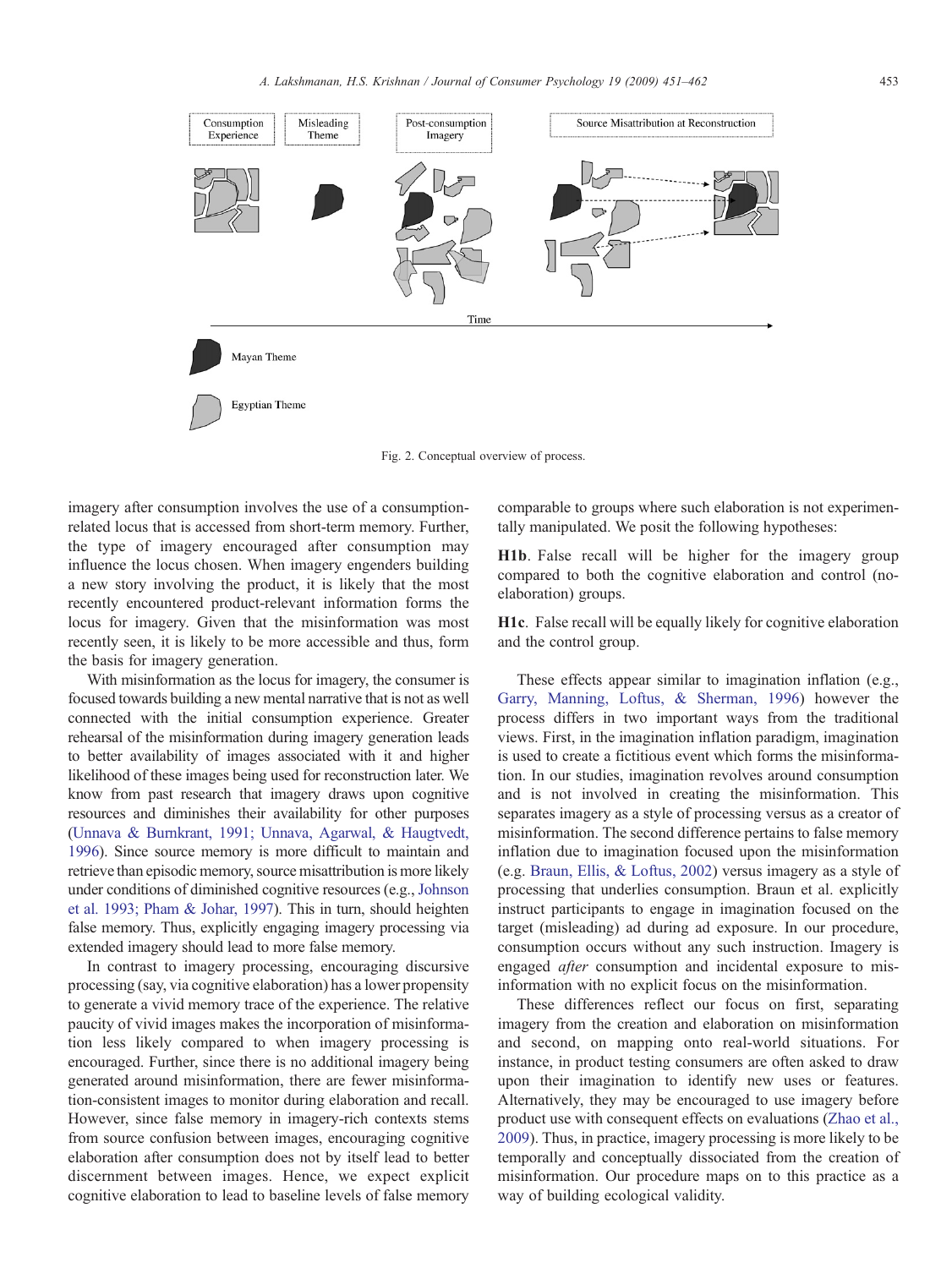# Imagery in interactive consumption—process hypothesis

In addition to objective recall measures, we adopt subjective judgments of memory—the Remember/Know/Guess measures adapted from Tulving (1985) and used by [Braun \(1999\) and](#page-10-0) [Cowley and Janus \(2004\)](#page-10-0)—to interpret the process. These memory judgments provide clues with regard to the phenomenological aspects of remembering ([Tulving, 1985](#page-10-0)). A "remember" judgment indicates a conscious re-experiencing of the original experience. It indicates that the memory is vivid in detail and extremely close to what the participant believes is her experience. In contrast, the "know" judgment relies on general knowledge gained possibly without consciously accessing the past. It relies more upon the conceptual information gleaned from the experience than the characteristics of the consumption episode. The "guess" option filters out random responses and indicates that participants have little access to the consumption memory.

In imagery-rich environments, cognitive elaboration should lead to more remember judgments compared to no-elaboration. This expectation stems from the notion that remember judgments are based on a re-experiencing of the original experience. Further, since imagery-based elaboration involves more vivid and embellished memory, remember judgments are even more likely (compared to cognitive elaboration). When consumers are subject to misinformation, greater familiarity of the misleading theme emerges due to its relative recency compared to the original theme encountered during consumption. This subjective feeling of familiarity is exacerbated due to elaboration and imagery which should lead to more remember judgments. In particular, the remember judgments should be the highest for imagery-based elaboration, followed by cognitive elaboration and then the no-elaboration condition. Thus, ironically, consumers are expected to report more veridical memory when they are most in error. Formally,

H2a. The likelihood of remember judgments will be highest when imagery-based elaboration is engaged and least when there is no-elaboration.

H2b. These likelihoods will be further heightened when consumers are exposed to misinformation (than when not) such that the greatest inflation will be when imagery is engaged and least when there is no-elaboration.

# Methodology

### Experimental paradigm

We articulated three criteria in designing Experiment 1 to test H1 and H2. First, the consumption context had to possess at least one factual aspect that was relevant to the consumption and could be misinformed. Second, it needed to allow for the possibility of presenting misinformation that was not evaluatively tinged (good/bad). Third, the consumption needed to map onto imagery-based information processing.

Based on a survey  $(n=35)$  and a pilot study  $(n=97)$ , we narrowed down our experimental product to a puzzle/arcade computer game—Jewel Quest. To rule out involvement with the product category as an alternative explanation we used [Novak,](#page-10-0)

[Hoffman, and Yung's \(2000\)](#page-10-0) scales for computer-mediated environments to measure interactivity and involvement (Likert ratings anchored at  $1 =$ strongly disagree and  $7 =$ strongly agree). The mean interactivity ratings were significantly higher than the scale mid-point ( $M_{\text{interactivity}} = 5.05$ ; t (96)=9.03, p < .00) while involvement ratings were not  $(M_{\text{involvement}}= 3.92; t (96)=.477,$  $p > .63$ ). Also, because this was a commercially available game we tested for prior exposure and found that a relatively low percentage of participants  $(\leq 17\%)$  had played the game.

Germane to our research, this product represents a popular form of leisure among younger consumers (the population from which we draw our sample) and with over \$7 billion spent annually [\(ESA, 2007\)](#page-10-0) offers an externally relevant context for this study. Prior research shows that for games, the theme plays a central role in consumption by helping consumers realize an immersive and imagery-rich experience [\(Martin, 2004\)](#page-10-0). Jewel Quest possessed the attribute of having a central theme (a Mayan theme/storyline) that could be misinformed without inserting evaluative information. Further, because players are required to manipulate different kinds of icons and images to engage in game play, consumption was essentially imagery-based.

## Design and procedure

The experimental design was a 2 (post-consumption misinformation: present, absent) $\times$ 3 (elaboration: no-elaboration, imagery, cognitive elaboration) between-subjects factorial administered to participants via a computer interface, MediaLab ([Jarvis, 2006](#page-10-0)). To minimize demand, the cover story disguised the experiment as a product assessment study. Participants were informed that they would be trying out a gaming product, and subsequently asked for their reactions. Analyses indicated that none of the participants guessed the true intent of the study. Following a brief on-screen description of the game participants were directed to a screen containing the trial version of the game, which they played for four min. After an unrelated filler task, consonant with the cover story they were asked to assess the game. Unknown to them, this first set of questions was worded to include (not include) misleading information for the misinformation-present (absent) group.

## Post-consumption misinformation

Consistent with our research objectives, we embedded misinformation on the central aspect related to the game—the theme—by appropriately wording the questions. Results from a pretest  $(n=46)$  confirmed that most participants (over 93%) were able to encode the theme (e.g., [McCloskey & Zaragoza,](#page-10-0) [1985\)](#page-10-0) and identify it correctly when asked to do so later. For the manipulation the theme was contradicted by indicating that the Egyptian civilization formed the backdrop for the play (as opposed to the actual Mayan civilization theme) via the question—"This Egyptian (Mayan) civilization themed game prompts you to uncover hidden treasures by matching icons strongly disagree (1)/strongly agree (7)".

# Elaboration manipulations

Following a filler task, one-third of the participants were instructed to picture themselves in a game tournament. In order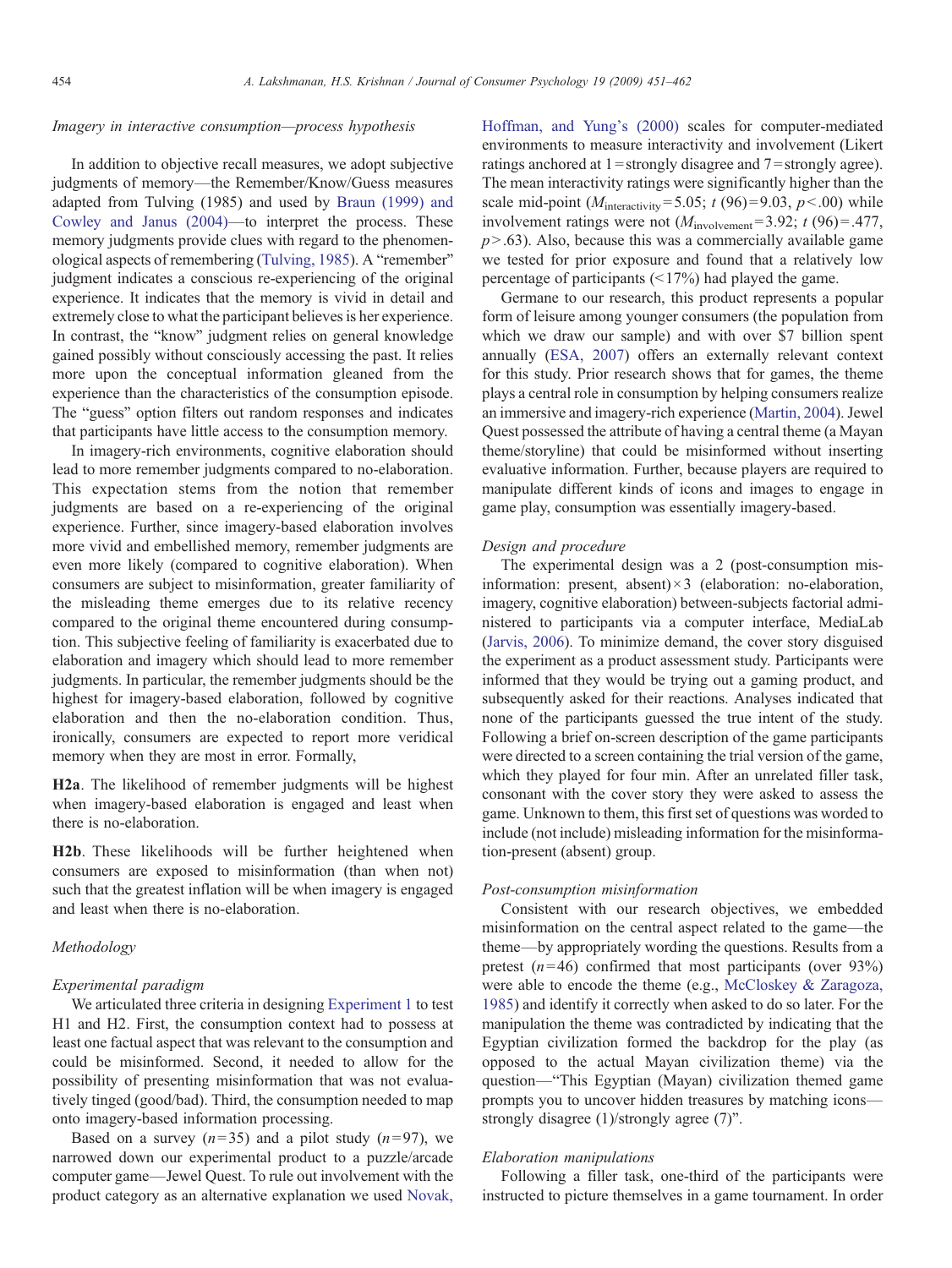to engage participants' imagery we provided a narrative (see "transportation-imagery model", [Green & Brock, 2000; Green](#page-10-0) [& Brock, 2002\)](#page-10-0) leading them via a set of statements into a fictitious tournament situation. They stepped through these statements at a self determined pace and were asked to complete the narrative using vivid images in their descriptions. Responses were coded for evidence of a self-referenced completion of the narrative implying mental imagery. Presence of first person accounts (such as "I did…." or, "I then moved the icons …."), and words indicating visual images (e.g. "I visualized myself as…." or, "…picture the scenario in my mind…") were coded as indications of engagement of imagery processing. More than 95% of the participants in this condition were found to have engaged in imagery processing.

In the cognitive elaboration condition, participants were asked to "reflect upon" the game they played. To encourage elaboration and to equate the time spent with the imagery condition, they were also asked to write down their thoughts about the game. Their responses were coded for presence of words indicating assessment of the game or the particular play episode, as well as judgments or descriptions of the game evidencing elaboration on the gaming experience. More than 95% of participants in this condition engaged in some form of cognitive elaboration.

#### Measures

The core memory measure was a free recall listing (adapted from [Braun, 1999](#page-10-0)). Participants typed out single-word responses of what they remembered from the game playing experience. Two independent judges coded the responses for presence of the key word "Egyptian" (alpha=.93). Words/ phrases that were variants, such as "Egypt", were also included. Disagreements were resolved by discussion. After free recall, all participants were shown the two themes—the misinformed, Egyptian theme and the original, Mayan theme—one by one and asked whether they recognized it as the game's theme (Y/N). After each response, they were asked to indicate their subjective judgment of memory—i.e., whether they remembered  $(R)$ , knew  $(K)$  or were guessing  $(G)$ .

# Results

# Recall

One hundred and ninety one  $(n=191)$  students participated in the experiment in exchange for course credit. Since manipulations (presence vs. absence of contradictions; type of elaboration: no, imagery, cognitive) and dependent measures (presence of key theme words) are dichotomous variables, a categorical model was estimated on the data. Self reported gaming knowledge and gender were also modeled as control variables. A significant main effect for the misinformation factor lent support for H1a; false recall was higher among those exposed (35%) versus not exposed (3%) to the misleading Egyptian theme (Wald  $\chi^2$ =41.8, *p*<.0001).

Elaboration did not lead to a main effect (Wald  $\chi^2$ =3.06,  $p$ >.21). A significant interaction qualified the main effect of misinformation on recall (Wald  $\chi^2$ =6.42, p < .04). Planned contrasts show that, when misinformation was present, 51% of participants in the imagery condition falsely recalled the Egyptian theme compared to 29% in the no-elaboration (Wald  $\gamma^2$  = 6.58,  $p<01$ ) and 27% in the cognitive elaboration group (Wald  $\gamma^2$ =7.28, p<.01). This result supports H1b. Consistent with H1c, there were no significant differences in false recall between the no-elaboration (29%) and cognitive elaboration groups (27%, Wald  $\chi^2$  = .05, p > .82). As expected, there were no differences in false recall within the no-misinformation condition  $(p > .20)$ .

Analyses conducted on participants' recall of the accurate Mayan theme are mostly consistent with false recall patterns. We observed a significant effect for the misinformation factor (Wald  $\chi^2$ =15.97, p<.01) such that participants exposed to the misinformation were less likely to recall the correct theme of the game (11% vs. 35%). The main effect for elaboration (Wald  $\chi^2$  = 3.28, p > .19) and the interaction factor were not significant (Wald  $\chi^2$  = .54, p > .75). The lack of a 'mirror-image' interaction observed for the misinformed theme is surprising, but could be because all participants had exposure to the accurate theme (Mayan) whereas only a subset of these were then exposed to the misleading information. This result is consistent with the co-existence hypothesis (e.g., [Cowley & Janus, 2004\)](#page-10-0) that these two competing themes are both encoded but imagery processing makes the more recent Egyptian theme more accessible and enhances availability at reconstruction.

To test whether imagery inflated recall and thus greater false reporting of the Egyptian theme, we conducted a two-factor categorical model to ascertain differences in overall recall (both accurate and inaccurate). The main effects and interaction were not significant ( $ps > .20$ ). Participants were equally likely to recall a theme (Mayan/Egyptian) irrespective of the type of elaboration. Overall, 45% of participants in the no-elaboration group, 40% in the imagery group and 40% in the cognitive elaboration group reported a theme in free recall. As our earlier results show, which theme they recall is affected by the misinformation and elaboration factors (Table 1).

# Recognition

The recognition patterns are consistent with the free recall results. More participants in the misinformation condition (falsely) recognized the Egyptian theme as the game's theme (80% vs. 25%; Wald  $\chi^2$ =84.68, p<.001). The elaboration factor was also marginally significant (Wald  $\chi^2$ =4.06, p<.08)

| Table 1                                  |  |
|------------------------------------------|--|
| Memory for misinformed theme in Study 1. |  |

|             |                   | No-elaboration Imagination        |                    | Cognitive<br>elaboration |
|-------------|-------------------|-----------------------------------|--------------------|--------------------------|
| Free recall | No misinformation | $.04_{a.A}$                       | $.00_{a,A}$        | $.04_{a,A}$              |
|             | Misinformation    | .29 <sub>b.B</sub>                | $.51_{\rm c.C.}$   | .27 <sub>b,B</sub>       |
| Recognition | No misinformation | $.25_{k.K}$                       | $.18_{k,K}$        | $.33_{k,K}$              |
|             | Misinformation    | $.63_{\text{H}}$                  | .92 <sub>m.M</sub> | $.85_{m.M}$              |
| Remember    | No misinformation | $.38_{rR}$                        | $.25_{r.R.}$       | $.17_{r,R}$              |
| judgments   | Misinformation    | $.17_{\scriptscriptstyle\rm ILR}$ | $.59_{\rm s, S}$   | $.43_{\rm s.S}$          |

Note. Lowercase letters different from each other represent comparisons across rows that are significantly different at the .05 level or less. Capital letters that are different represent comparisons across columns that are different at the .05 level or less.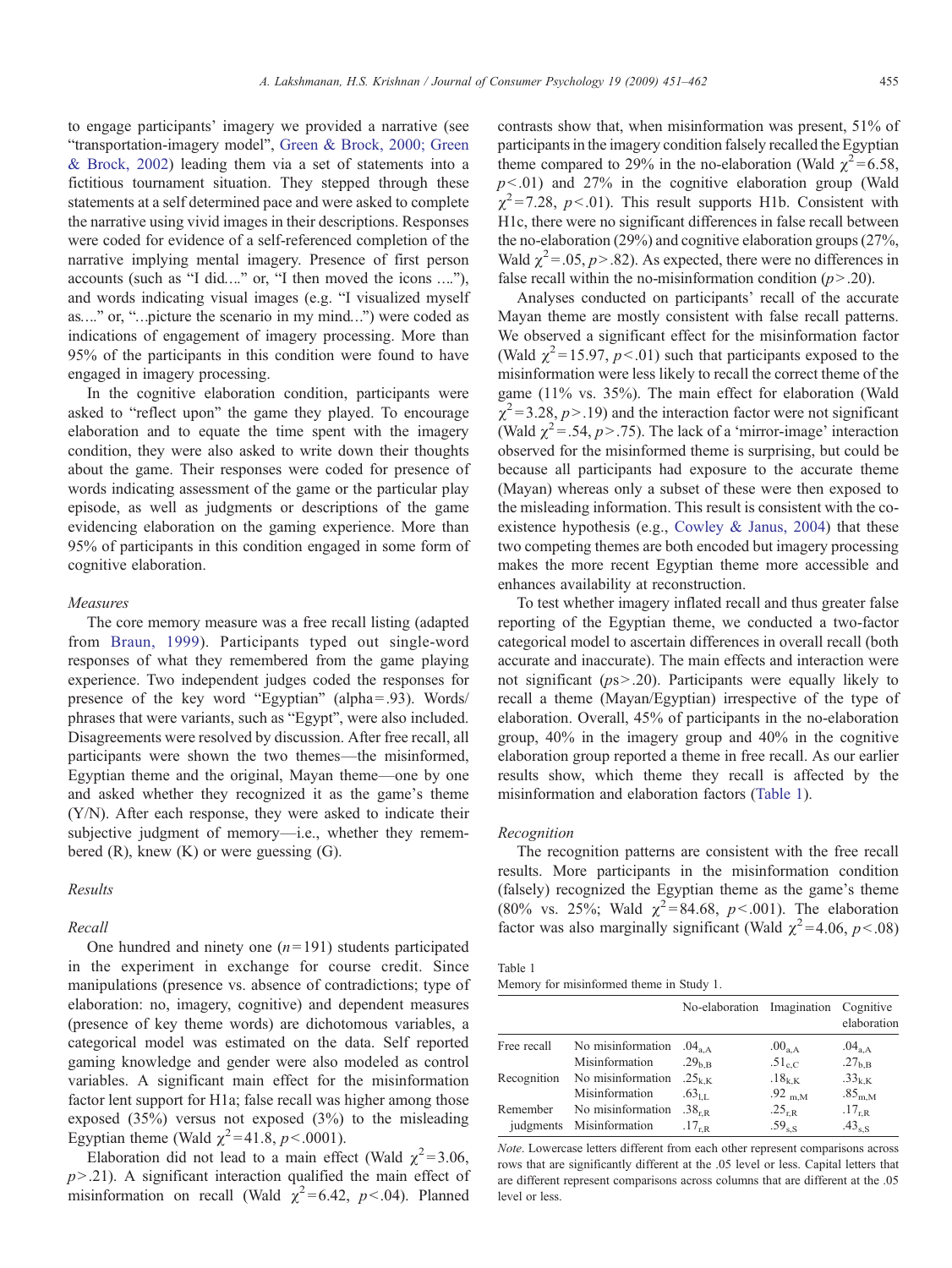as was the two-way interaction (Wald  $\chi^2$ = 5.43, p < 07). Given misinformation, the imagery condition had the greatest likelihood of false recognition (92% of this group identified the Egyptian theme); followed by cognitive elaboration (85%) and the no-elaboration group (63%).

Later, when participants were exposed to the Mayan theme and asked the identification question again, those in the nomisinformation condition had little trouble in identifying the Mayan theme as the correct theme (over 85%) whereas those in the misinformation condition were significantly worse in identifying it (overall less than 60%; Wald  $\chi^2$  = 18.83,  $p<.001$ ). Further, within the misinformation group, correct identification of the Mayan theme was significantly lower for the imagery group vis-à-vis both the cognitive elaboration (40% vs. 63%; Wald  $\chi^2$ =4.39, p < 04) as well as the no-elaboration group (40% vs. 73%; Wald  $\chi^2$ =9.91, p<.01). The difference in recognition between the cognitive and no-elaboration groups was not significant (63% vs. 73%; Wald  $\chi^2$  = 1.06, p > .30).

#### Memory judgments

To test H2 we estimated a categorical model on the remember judgments for the misleading theme, with the two manipulations as factors. Supporting H2a, we observed a main effect for the elaboration factor (Wald  $\chi^2$ =7.97, p<.02). On average, 27% of the participants in the no-elaboration condition, 42% in the imagery condition, and 30% in the cognitive elaboration condition indicated a remember judgment. The interaction statistic was also significant (Wald  $\chi^2$ =22.10,  $p<0.001$ ). In the no-misinformation condition, there were no differences between the participants (all Wald  $\chi^2$  < 1.5, ps>.23) but in the misinformation condition, participants in the imagery and cognitive elaboration groups were more likely to indicate the remember judgment compared to the no-elaboration group (both Wald  $\chi^2$ s>17, ps<.001). Directionally the imagery group reported a greater proportion of remember judgments than the cognitive elaboration group but this difference was not statistically significant  $(p>0.25)$ . H2b is therefore partially supported. Elaboration—both imagery-based as well as cognitive—led to greater familiarity and hence more remember judgments than the no-elaboration group.

# Discussion

Experiment 1 results suggest that engagement of imagery heightens false recall as well as false recognition. Further, false recall is accompanied by greater likelihood of consumers judging their memories to have been remembered. Comparing false recall across three groups provides insight into the effect that different forms of information processing have upon memory in imagery-rich environments. Doing so adds to the growing literature contrasting the effect of imagery versus other styles of processing on judgment and affect (e.g., [Schlosser,](#page-10-0) [2003; Wyer et al., 2008](#page-10-0)) by incorporating its impact on one important upstream variable—memory accuracy.

This study also extends prior research on imagination-driven false memory beyond the realm of autobiographical memory such as childhood experiences or life events (e.g., [Garry et al., 1996;](#page-10-0)

[Mazzoni & Memon, 2003; Wade, Garry, Read, & Lindsay, 2002\)](#page-10-0) to more common consumption contexts and more importantly, shorter time-spans. Further, given that consumption offers a variety of directions in which imagery may be engaged in—some involving the facet under attack—it is important to uncover how directed imagery affects false memory. The following section contrasts two types of imagery—theme-unrelated (as in Experiment 1) versus theme-related imagery—to investigate how directed imagery affects source monitoring and false memory.

# Experiment 2: Mitigating false memory in imagery-rich environments

In imagery-rich environments, retrieved images may originate from experience or from imagination [\(Dahl et al., 1999\)](#page-10-0). When post-consumption imagery is encouraged via the story completion scenario, the individual is focused upon creating a narrative with the product as its central element. The individual must pick the theme for developing this narrative. When the direction of imagery is theme-unrelated (as in Experiment 1), participants' focus on building a new story leads them to pick the most salient theme as the locus. In this regard, the misleading theme (embedded in the post-consumption survey) is more likely to be picked on account of its recency. Once picked, firstly, there is greater automatic rehearsal during imagery generation and secondly, more images associated with the false theme are generated, and thus made available for recall. Reliance on imagery also reduces availability of resources for source monitoring. At retrieval, consumers are likely to make source attributions consistent with the misinformation embedded in their narrative ([Green & Brock, 2000](#page-10-0)) rather than the consumption episode.

In contrast, when imagery generation involves developing a narrative with the theme as the primary locus (i.e., imagery is theme-related), in addition to the misinformation, the gameconsumption episode is also likely to be brought to mind as a source of theme information for building the narrative. Because the consumption episode is more likely to be brought to mind it is relatively more likely for the theme encountered in the consumption episode to be used for imagery generation. Further, due to the generation of images that are consumption-related, the original game experience is more likely to be integrated with post-consumption imagery, an integration that does not occur when imagery generation is theme-unrelated. In turn, this reduces the likelihood of the misinformed theme being used for imagery and consequently, reduces false memory. In this sense, direction of imagery automatically induces additional source monitoring—between the theme encountered during the game play and that encountered via the misleading questions (see [Fig. 3](#page-6-0)). Thus the direction of post-consumption imagery may mitigate false memory by providing an additional source monitoring opportunity. Combining the above:

H3. Given post-consumption misinformation, false recall is mitigated when imagery is engaged in a theme-related direction (versus a theme-unrelated direction).

The above account does not assume or require that the new misinformed theme somehow erases, overwrites or biases the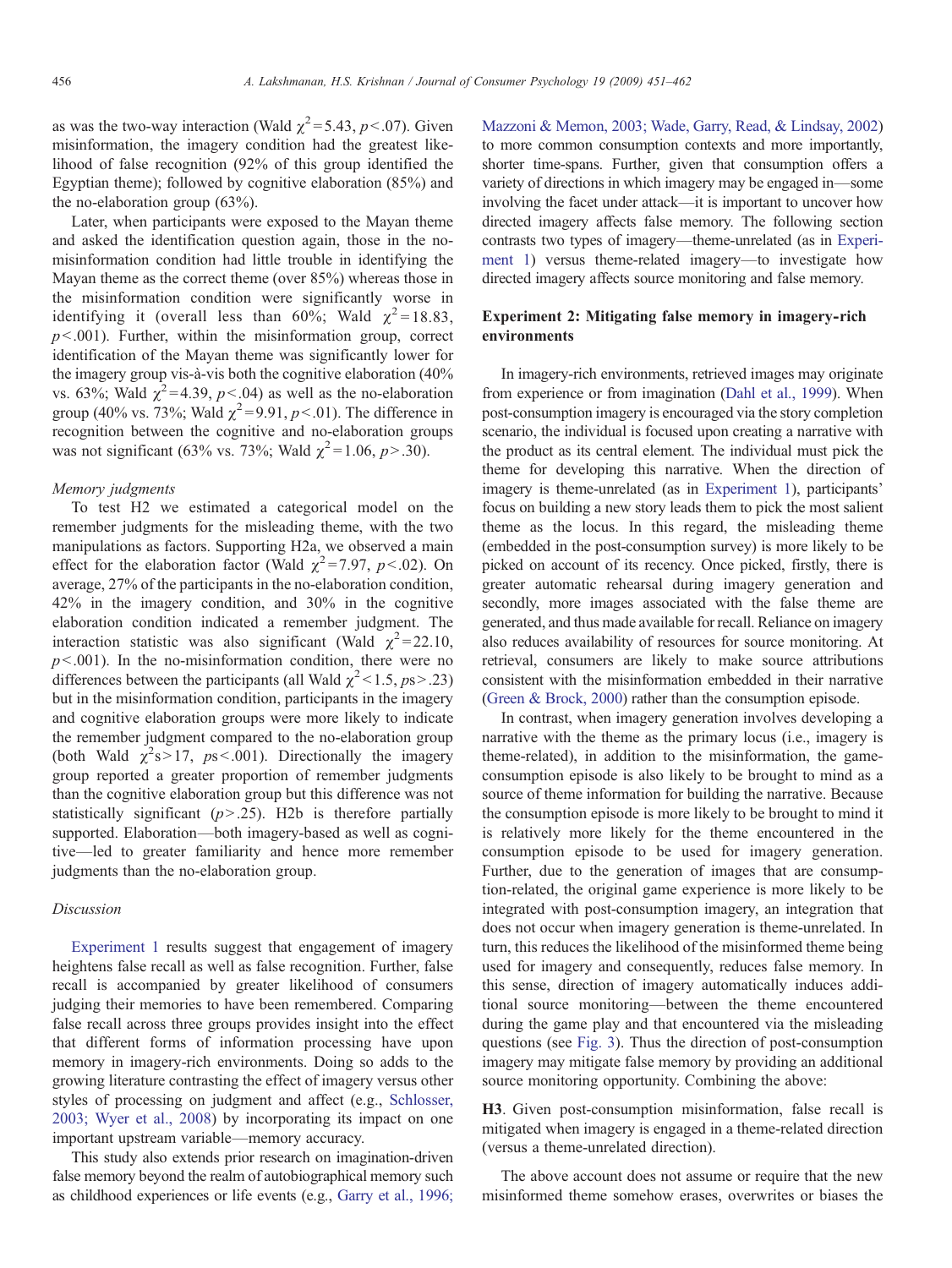<span id="page-6-0"></span>

Fig. 3. Direction of Imagery.

accurate theme. Both the accurate and the misinformed themes are encoded and remain available in memory. Which of these has greater accessibility during reconstruction is driven by the direction in which imagery is generated.

### Methodology

Experiment 2 employed a 2 (misinformation: present, absent) $\times$ 2 (imagery: theme-related, theme-unrelated) factorial design. The procedure, recall measure and coding protocols followed Experiment 1 except that imagery was manipulated in two ways. Participants were instructed to imagine themselves either "as explorers digging for artifacts in the ruins of an ancient civilization" (theme-related imagery) or in "a game tournament" (theme-unrelated imagery, as used in Experiment 1). They then stepped through a narrative and completed the fictitious story in their own words. In both imagery conditions, we avoided all references to any particular theme. Inter-rater reliability (alpha) for the recall measure was .93.

#### Results

A categorical model on false recall of the misleading theme was estimated across the four conditions  $(n=158)$ . Since the

#### Table 2 Mean free recall of misinformed theme in Study 2.

|                   | Theme-unrelated<br>imagination | Theme-related<br>imagination |
|-------------------|--------------------------------|------------------------------|
| No misinformation | $.00_a$                        | .00 <sub>a</sub>             |
| Misinformation    | 29 <sub>h</sub>                | .17 <sub>c</sub>             |

Note. Different letters represent mean recall that is significantly different at the .05 level or less.

data exhibited quasi-complete separation for the misinformation factor ([Allison, 1999](#page-10-0)), hypothesis testing used planned contrasts. Analyses revealed a significant effect for misinformation (Wald  $\chi^2$ =22.92, p<.0001). False recall was higher for participants exposed (23%) versus not exposed (0%) to the misleading theme, replicating Experiment 1 (Table 2). The main effect for direction of imagery was not significant (Wald  $\chi^2$ = 1.51, p>.22). In support of H3, among those exposed to misinformation, fewer participants exhibited false recall in theme-related (17%) than theme-unrelated imagery (29%, Wald  $\chi^2$  = 3.33, p < .067). Imagery did not affect false recall in the nomisinformation condition (Wald  $\chi^2$  = .00,  $p$  = 1).

We also conducted a similar analysis on accurate recall of the correct Mayan theme. There was a main effect for misinformation (Wald  $\chi^2$ =37.01, p<.001) such that 43% of participants not exposed but only 5% of those exposed to the misinformation recalled the correct theme. The main effect for imagery was not significant (Wald  $\chi^2$ =2.18, *p*>.14); direction of imagery did not appear to differentially affect accurate recall in the themerelated (20%) versus theme-unrelated condition (28%). Among those not exposed to misinformation, recall was high within the two imagery conditions (40% and 47% recalled the accurate theme). In contrast, among those exposed to misinformation recall was low (1% and 9%) (Wald  $\chi^2$ s<2, p>.25).<sup>1</sup>

<sup>&</sup>lt;sup>1</sup> To rule out the possibility that differences in game-related thought lead to these effects, we coded thought protocols on the incidence of game-related and theme-related thoughts. In particular, we find that within each condition (theme-related and theme-unrelated), incidence of game- and theme-related statements were not significantly different ( $p_s > .2$ ). Also, the incidence of game-related thought was not significantly different between the theme-related and theme-unrelated imagery conditions  $(p > .25)$  thereby ruling out the alternative explanation that greater game-related thought in the theme-unrelated condition led to the false memory effects.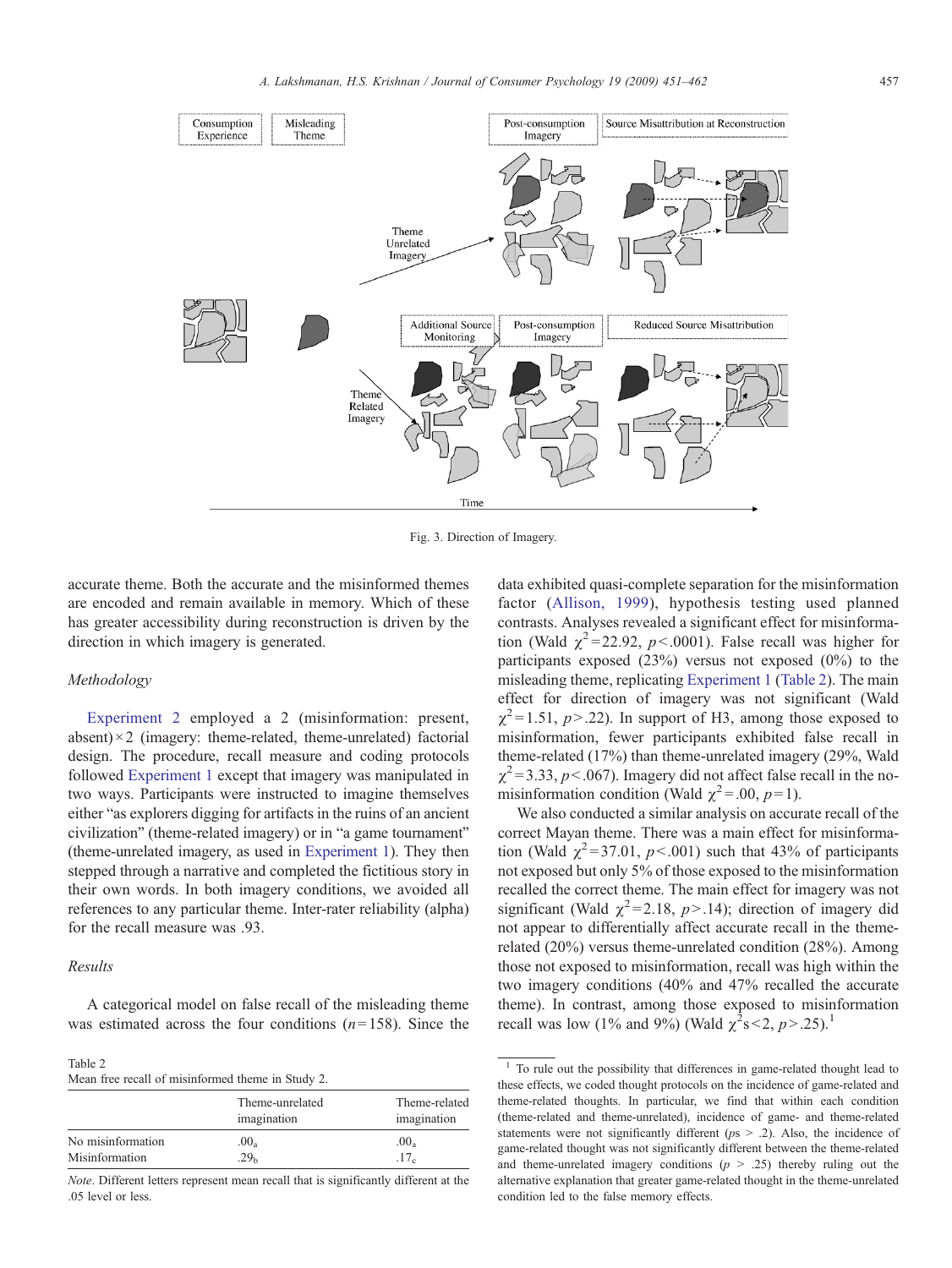# Discussion

Experiment 2 results support our hypothesis that the direction of imagery suppresses the vulnerability of consumption memory to misinformation. These results are significant in that they show how imagery processing (as opposed to reasoning-based, discursive processing) can mitigate false memory in interactive environments. Conventional wisdom suggests that cognitive elaboration ("careful thinking") inhibits false memory. But for both marketers of interactive products as well as hedonic or leisure products, the nature of consumption might preclude careful thought. Our results show that directed imagery can help achieve similar results.

Past research has outlined how greater availability of attentional resources during the encoding of misleading information may mitigate false memory (e.g., [Zaragoza &](#page-11-0) [Lane, 1998](#page-11-0)). In our investigation, directed imagery took place after both the consumption as well as the misinformation stimulus (see [Figs. 2](#page-2-0) [and 3\)](#page-6-0). Thus Experiment 2 provides initial evidence for the role of locus of attention during imagery processing in the mitigation of false memories (as opposed to the amount of attention). Experiment 2 also contributes to imagination inflation research. The imagination inflation paradigm suggests that elaborating (imagery-based) on the key facet under attack by misleading information inflates false recall (e.g., [Braun, Ellis & Loftus, 2002; Garry et al., 1996;](#page-10-0) [Mazzoni & Memon, 2003; Wade et al., 2002](#page-10-0)). Results from Experiment 2 show situations where this traditionally accepted pattern may reverse. We show that imagery generating activity may, in some situations, lead to better source memory and a reduction in false recall. Interestingly, this happens in precisely those conditions where the imagination inflation paradigm predicts greater false recall—namely, when imagery is directed towards the theme.

Experiment 2 demonstrates novel results and a clear theoretical contribution with respect to the effect of imagery on false memory. These findings provide a roadmap for Experiment 3 which probes when in the consumption process changing the amount of attention helps mitigate false memory. For Experiment 3 we focus on theme-unrelated imagery because this led to higher levels of false memory in Experiment 2.

# Experiment 3: When does the amount of attention reduce false memory—at learning, imagery generation, or reconstruction?

Attentional resources have been shown to be critical in decision-making (e.g., [Baumeister, Sparks, Stillman, & Vohs,](#page-10-0) [2008; Johnson, 2008](#page-10-0)) as well as source monitoring and recall (e.g., [Zaragoza & Lane, 1998\)](#page-11-0). Because encoding and retrieving source-relevant information is an effortful and attentiondemanding process [\(Johnson et al., 1993](#page-10-0)), reduced attentional resources may be expected to detrimentally affect the source memory for an item more than its content. Further, the content of memory is relatively easier to retrieve due to increased familiarity from prior exposure. Thus, the amount of attention available during the consumption process may be viewed as a moderator of false memory. Yet, past research is agnostic as to which component of the consumption process is likely to be most sensitive to attention. Given the potential role that attentional resources may play during learning versus generation of imagery versus reconstruction, we do not know its effects on false memory. The following section presents our expectations in this regard.

Greater attention to consumption memory prior to the encoding of misinformation should, if anything, reduce attention paid to the misinformation contained in the stimuli (in our case, questions from a web-survey). Because of this lack of monitoring, increased attention to consumption during the encoding of misinformation should not lead to any mitigation of false memory; it is even possible to expect higher levels of false memory. Misinformation, in a sense, is like a Trojan horse that enters the system unnoticed.

Increasing the amount of attentional resources at imagery is akin to closing the stable door after the horse has bolted because the misinformation has already slipped in. Because of the nature of the task, resources are primarily engaged towards generating imagery in a theme-unrelated direction. Additional resources on account of increased attention will continue to be deployed in a theme-unrelated direction rather than towards monitoring the source. Thus, greater resources at imagery are less likely to mitigate false memory.

From the reconstructive memory standpoint, false memory is a manifestation of source monitoring errors during the retrieval process. Exposure to the correct theme as well as the misinformed theme makes both equally 'available' to be used as the locus of memory. However in contrast to the other situations, the recall task does not involve a competing activity. The nature of the task itself focuses on a recall of consumption and therefore, additional resources are likely to be directed towards discriminating between sources. Greater separation is achieved between the original consumption and misinformation, which should lead to better source memory, and lowered false recall (see [Fig. 4](#page-8-0)). Formally,

H4. Greater attention-at-recall (but not at encoding or imagery) should lead to mitigation of false memory.

# Methodology

Experiment 3 used a single-factor design with four attention conditions: attention-at-encoding, attention-atimagery generation, attention-at-retrieval, and no attention (control). The procedure, recall measure and coding protocol generally follows that of Experiments 1 and 2 except that all conditions receive misinformation in this study. Post-experiment measures indicated that none of the participants guessed the true intent of the study. Inter-rater reliability (two judges) on the coded recall measure—presence of false theme—was high  $(alpha = .98)$ .

For the attention-at-encoding group, participants were encouraged to think carefully about their game experience immediately after the gaming episode and before the presentation of the misinformation stimulus questions. The attention-at-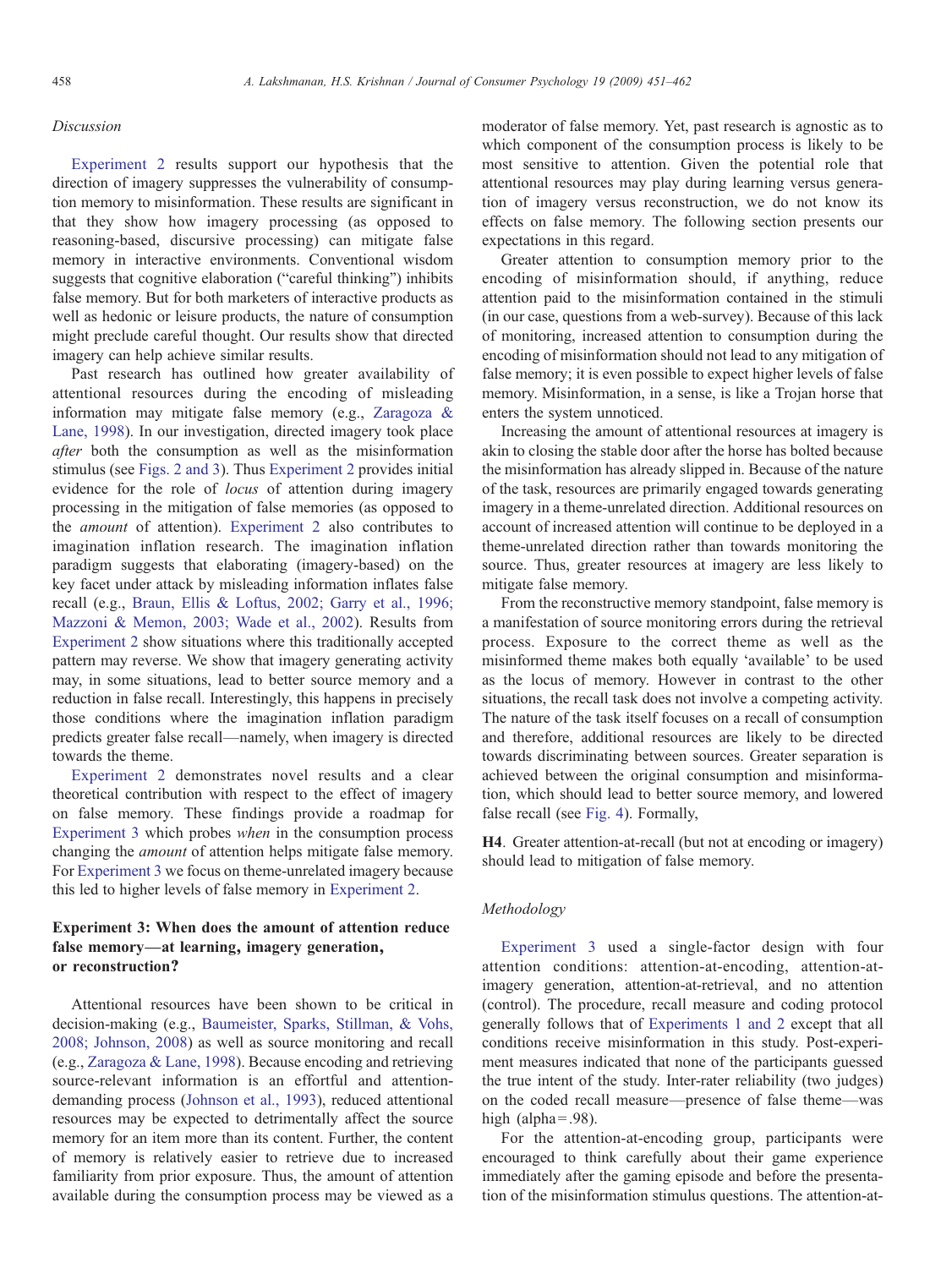<span id="page-8-0"></span>

Fig. 4. Time of Attention.

imagery group was asked to think carefully about their game experience while completing the imaginary game tournament scenario. The attention-at-recall group received instructions to think carefully about their game experience immediately before the recall measures.<sup>2</sup>

# Results

One hundred and seven students at a large Midwestern university participated in exchange for course credit. We first tested for differences in response times for the recall question to assess whether any one group was differentially motivated to monitor accuracy ('try harder'). Response times were not significantly different across the groups (all  $ps > .2$ ), which rules out this alternative explanation.

## Recall

A single-factor categorical model was estimated on false recall and hypothesis testing was conducted using planned contrasts. Consistent with our expectations, we observed a main effect for the attention factor (Wald  $\chi^2 = 8.67$ ,  $p < .034$ ). Specifically, all conditions with the exception of the attention-

at-recall group exhibited false recall for the theme. Compared to zero, significantly more participants in the no-attention group (36%; Wald  $\chi^2$ =16.47, p<.001), the attention-at-encoding group (43%; Wald  $\chi^2$ =22.3, p<.001) and the attention-atimagery group (33%; Wald  $\chi^2$  = 14.04, p < 001) exhibited false recall while the attention-at-recall group (8%; Wald  $\chi^2 = .75$ ,  $p > .38$ ) did not (Table 3). Further, false recall for the attentionat-recall group was significantly lower than each of the other groups (all  $ps<0.04$ ) as well as the combined average of these groups (Wald  $\chi^2$  = 7.75, p < 0.005).

We estimated a similar model for recall of the accurate (Mayan) theme across these four conditions. The attention-atrecall group exhibited the greatest frequency of true recall (29%) followed by the attention-at-imagery group (23%), the no-attention control (13%) and attention-at-encoding group (0%). Overall, accurate recall was significantly higher for the attention-at-recall group than the other three groups (Wald  $\chi^2$  = 3.39, p < 0.07).

Similar to earlier studies, we computed a measure for overall recall of the theme by combining the theme words recalled (both accurate and inaccurate) and found no significant differences in recall across conditions (main effect Wald  $\chi^2$ =2.14, p>.5) suggesting that attention at different stages did not inflate/ deflate recall to lead to the above pattern.

Table 3 Mean free recall of misinformed theme in Study 3.

|                     | encoding | Attention-at- Attention-at- Attention-at-<br>imagery | reconstruction   | No-attention     |
|---------------------|----------|------------------------------------------------------|------------------|------------------|
| Misinformation .43. |          | .33 <sub>°</sub>                                     | .08 <sub>b</sub> | .36 <sub>a</sub> |

Note. Different letters represent mean recall that is significantly different at the .05 level or less.

<sup>2</sup> We changed the misinformation stimulus to test for and rule out experimental demand. Instead of presenting the misleading questions as part of the study, we presented them as questions taken from an unrelated website survey. We also included a secondary control group that was shown the original stimulus. A one-way categorical analysis across the two control groups—the web survey and the original misinformation stimulus group—revealed no differences in false recall, recognition or judgment of memory (all  $ps > .60$ ) suggesting that demand did not play a part in our results. In subsequent analyses the web-survey misinformed group is used as the control.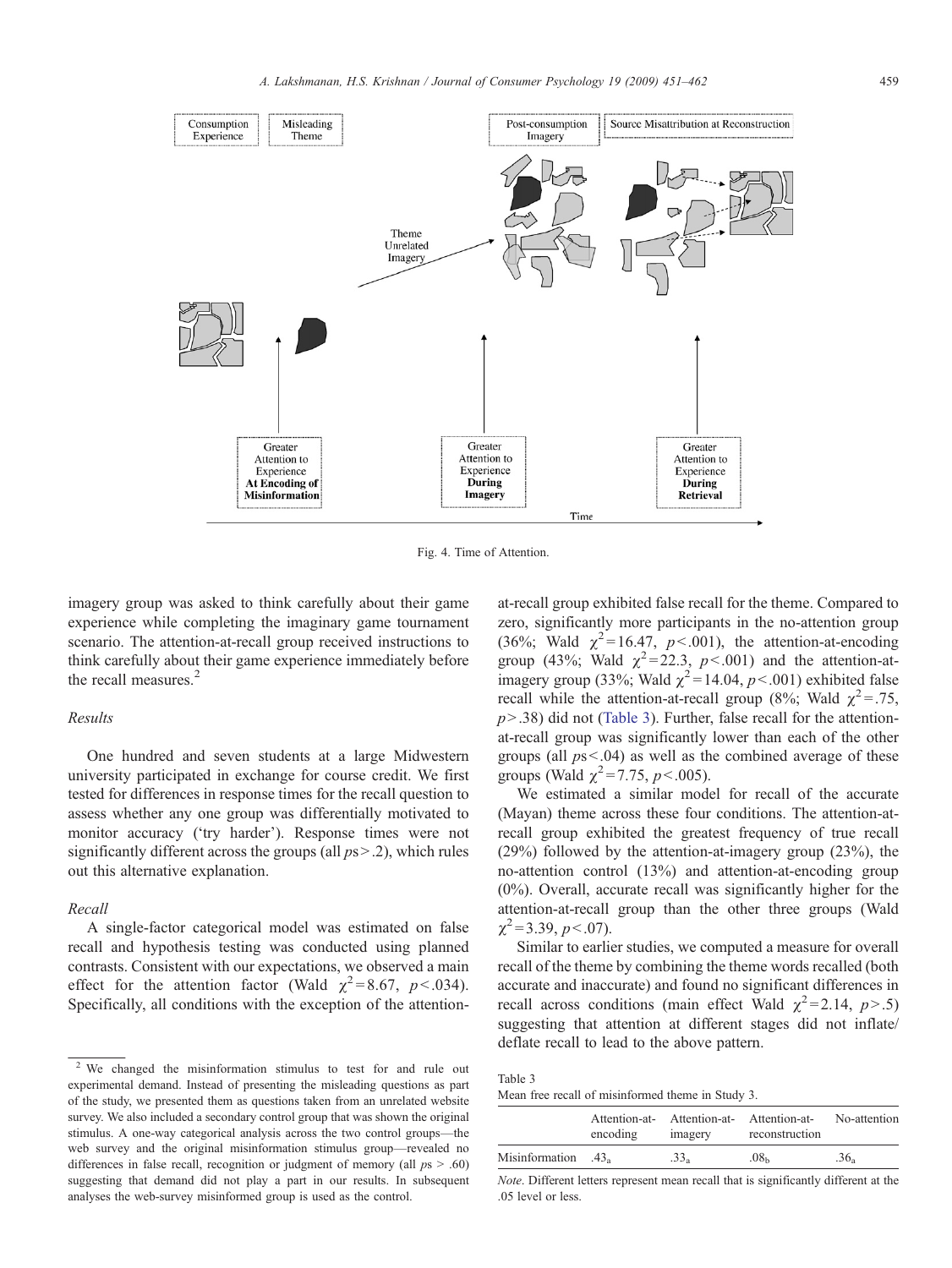# Recognition and judgment of memory

We assessed false recognition of the Egyptian theme via a single-factor categorical model and found a main effect (Wald  $\chi^2$ =7.67, p < 05). False identification was highest in the attention-at-encoding group (90%), followed by the no-attention group (85%), the attention-at-imagery group (76%), and the attention-at-recall group (56%). False identification was greater than chance for all groups except the attention-at-recall group (contrast Wald  $\chi^2$ =5.89, p < 015). Subsequently, when the correct, Mayan theme was shown to participants, the attentionat-recall group had higher correct identification (85%) compared to the other groups (61%, contrast Wald  $\chi^2$ =4.82,  $p<0.03$ ). Judgments of memory measures did not reveal any significant differences across conditions (Wald  $\chi^2$  = 1.84,  $p > .6$ ).

# General discussion

#### Theoretical contributions

A large body of consumer research has underscored the importance of memory in preference construction. Yet, the resilience of memory, in particular, memory for consumption, has been under-researched. Recent studies in consumer psychology suggest that false memory for observations may be less likely [\(Cowley & Janus, 2004](#page-10-0)). Our first contribution is in showing that memory for observations may in fact be highly susceptible to misinformation in imagery-rich environments. In Experiment 1 the impact of misleading questions on false memory of the game's theme is greater when imagery is explicitly engaged.

In past research, imagination either creates and/or actively builds upon misinformation to make false memory effects stronger (e.g., [Braun et al., 2002; Garry et al., 1996; Wade et al.,](#page-10-0) [2002\)](#page-10-0). In our studies, we simply elicit imagery processing rather than using it to create misinformation. We show that, even in this context, the likelihood of false memory increases. Thus our second contribution is in showing that imagery, as a style of thinking, causes false memory to become more likely rather than the narrower view embedded in past research that imagination is necessary for/inflates false memory (e.g., [Thomas & Loftus, 2002\)](#page-10-0).

This subtle difference holds powerful theoretical ramifications. One direct implication is that imagery-driven consumption contexts are more likely to exhibit false memory. Further, traditional views of imagination inflation suggest that false memory is likely only when imagination is explicitly triggered on the dimension that is contradicted (e.g., [Mazzoni & Memon,](#page-10-0) [2003; Thomas & Loftus, 2002](#page-10-0)). Findings from Experiment 2 support our theory that when imagery is directed along the facet that is contradicted, false memory actually decreases. Our third contribution is in specifying that additional source monitoring in these imagery conditions might mitigate false memory—a process not readily apparent from the imagination inflation perspective.

Our fourth contribution is in explicitly outlining and testing conditions where greater attentional resources may mitigate

false memory (Experiment 3). We demonstrate that even though false information is encoded and otherwise elaborated upon, attention to the consumption episode during retrieval allows for a correction to occur via better source monitoring. By explicitly testing the effect of mental resources at different stages of consumption, this research argues that greater resources at recall have the best chances of reducing false memory.

# Substantive implications

The proliferation of web-based communication between consumers (via blogs and message rooms) as well as between firms and consumers (via online surveys, feedback forms), has led to an increased reliance on the electronically printed word. Our research finds that incidental exposure to such printed words that contradict experience not only has the potential to significantly alter what is remembered, but that the effect is heightened in imagery-rich environments—the precise context where consumers are likely to come upon such information. In addition to cautionary implications for online market research, these findings imply that firms need to consider the impact of online information clutter on consumer memory. That measuring consumers' intentions changes their behavior has been demonstrated in the mere-measurement literature (e.g., [Fitzsimons & Moore, 2008; Morwitz, Johnson, & Schmittlein,](#page-10-0) [1993\)](#page-10-0). Our findings supplement this research and show the potency of questions in altering memory of the consumption experience.

Further, the ease with which information is brought to mind has a strong bearing on the confidence and construction of judgments (e.g., [Cho & Schwarz, 2008; Schwarz, 2004;](#page-10-0) [Song & Schwarz, 2008](#page-10-0)). Experiment 1 provides evidence of how misinformation-driven judgments might be accompanied by greater confidence. If misinformation makes memory appear more veridical (Experiment 1), it is likely that consumers use this metacognitive experience of 'ease-ofretrieval' as a cue in their downstream decisions based on erroneous information.

In a different arena, practices in political marketing such as "push-polling" have seen a considerable rise in recent years. Wording questions that imply an undesirable position on opposition candidates have had a huge impact on past elections. The question facing companies is what happens if, say, a consumer advocacy group or a competitor utilizes these methods? While such practices border on the unethical, the fact that these are not yet clearly illegal makes protecting consumers' memories more difficult. While encouraging careful thought and focus might alleviate source monitoring problems in many situations, a lot of consumption is by its very nature not amenable to such information processing. For instance, hedonic consumption largely involves imagery processing and often precludes the possibility of careful thought during or after consumption. A useful approach would be to structure consumption in a way that encourages imagery to build from the foundation of what consumers learned during consumption (Experiment 2). Further, even if consumers have encountered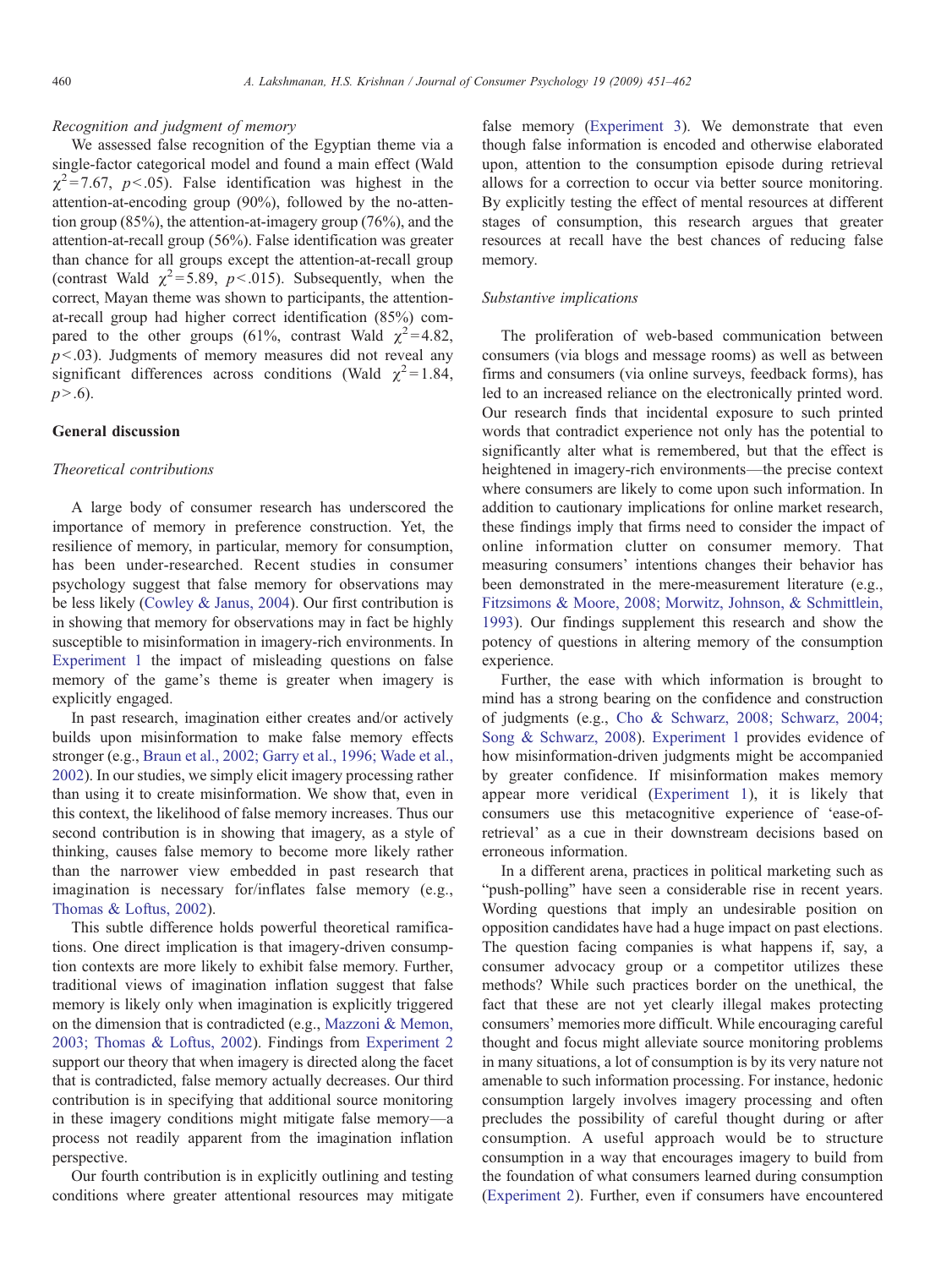<span id="page-10-0"></span>contradictions, drawing attention during the reconstruction stage can help inhibit false recall (Experiment 3).

Our research also provides avenues for investigating how individual differences in the propensity to use imagery might affect susceptibility to false memory. Individuals have been shown to differ substantially in their reliance on imagery which points towards substantial differences in decision-making and behavior (Cohen, Belyavsky & Silk, 2008; Marks, 1995). Consumers high on reliance in imagery might find it difficult to devote attentional resources to source monitoring. Alternatively, owing to their experience in using imagery, these individuals may be better at monitoring between different experiences. An examination of 'hard-wired' differences in imagery processing offers a rich avenue for research on false memory.<sup>3</sup>

#### Acknowledgments

The authors would like to thank Adam Duhachek, Shelly Jain, Charles Lindsey, Huifang Mao, the editor, associate editor, and three anonymous reviewers for their valuable feedback on earlier drafts of this manuscript.

## References

- Allison, P. D. (1999). Logistic regression using the SAS system: Theory and application. Cary, NC: SAS Institute Inc..
- Bartlett, F. C. (1932). Remembering: A study in experimental and social psychology. Cambridge: Cambridge University Press.
- Baumeister, R. F., Sparks, E. A., Stillman, T. F., & Vohs, K. D. (2008). Free will in consumer behavior: Self-control, ego depletion, and choice. Journal of Consumer Psychology, 18, 4−13.
- Braun, K. A. (1999). Postexperience advertising effects on consumer memory. Journal of Consumer Research, 25, 319−334.
- Braun, K. A., Ellis, R., & Loftus, E. F. (2002). Make my memory: How advertising can change our memories of the past. Psychology & Marketing, 19, 1−23.
- Cho, H., & Schwarz, N. (2008). Of great art and untalented artists: Effort information and the flexible construction of judgmental heuristics. Journal of Consumer Psychology, 18, 205−211.
- Cowley, E., & Janus, E. (2004). Not necessarily better, but certainly different: A limit to the advertising misinformation effect on memory. Journal of Consumer Research, 31, 229−235.
- Cohen, J. B., Belyavsky, J., & Silk, T. (2008). Using visualization to alter the balance between desirability and feasibility during choice. Journal of Consumer Psychology, 18, 270−275.
- Dahl, D. W., Chattopadhyay, A., & Gorn, G. J. (1999). The use of visual mental imagery in new product design. Journal of Marketing Research, 36, 18−28.
- Entertainment Software Association. (2007). Essential facts about the computer and video game industry : Entertainment Software Association.
- Epstein, S. (1991). Cognitive-experiential self-theory: An integrative theory of personality. In R. C. Curtis (Ed.), The relational self: Theoretical convergences in psychoanalysis and social psychology (pp. 111−137). New York: Guilford.
- Fitzsimons, G. J., & Moore, S. G. (2008). Should we ask our children about sex, drugs and rock and roll? Potentially harmful effects of asking questions about risky behaviors. Journal of Consumer Psychology, 18, 82−95.
- Garry, M., Manning, C. G., Loftus, E. F., & Sherman, S. J. (1996). Imagination inflation: Imagining a childhood event inflates confidence that it occurred. Psychonomic Bulletin & Review, 3, 208−214.
- Green, M. C., & Brock, T. C. (2000). The role of transportation in the persuasiveness of public narratives. Journal of Personality and Social Psychology, 79, 701−721.
- Green, M. C., & Brock, T. C. (2002). In the mind's eye: Transportation-imagery model of narrative persuasion. In M. C. Green, J. J. Strange, & T. C. Brock (Eds.), Narrative impact: Social and cognitive foundations (pp. 315−341). Erlbaum: Mahwah, NJ.
- Holbrook, M. B., & Hirschmann, E. C. (1982). The experiential aspects of consumption — Consumer fantasies, feelings, and fun. Journal of Consumer Research, 9, 132−140.
- Jacoby, L. L., Hessels, S., & Bopp, K. L. (2001). Proactive and retroactive effects in memory performance. In H. L. RoedigerIII, J. S. Nairne, I. Neath, & A. M. Surprenant (Eds.), The nature of remembering: Essays in honor of Robert G. Crowder (pp. 35−54). Washington, DC: American Psychological Association.
- Jarvis, B. G. (2006). MediaLab (Version 2006.1.10) [computer software]. New York, NY: Empirisoft Corporation.
- Johar, G. V., & Pham, M. T. (1999). Relatedness, prominence and constructive sponsor identification. Journal of Marketing Research, 36, 299−312.
- Johnson, E. J. (2008). Man, my brain is tired: Linking depletion and cognitive effort in choice. Journal of Consumer Psychology, 18, 14−16.
- Johnson, M. K., Hashtroudi, S., & Lindsay, D. S. (1993). Source monitoring. Psychological Bulletin, 114, 3−28.
- Lyman, J., (2006). Reported Firefox javascript flaws just a joke, hackers admit. [www.linuxinsider.com](http://www.linuxinsider.com) [on-line]. Available: http:/[/www.linuxinsider.com/](http://www.linuxinsider.com) [story/53411.html](http://www.linuxinsider.com)
- Marks, D. F. (1995). New directions for mental imagery research. Journal of Mental Imagery, 19, 153−167.
- Martin, B. A. S. (2004). Using the imagination: Consumer evoking and thematizing of the fantastic imaginary. Journal of Consumer Research, 31, 136−149.
- Mazzoni, G., & Memon, A. (2003). Imagination can create false autobiographical memories. Psychological Science, 14, 186−188.
- McCloskey, M., & Zaragoza, M. S. (1985). Misleading postevent information and memory for events: Arguments and evidence against memory impairment hypotheses. Journal of Experimental Psychology: General, 114, 1−16.
- Mitchell, K. J., & Johnson, M. K. (2000). Source monitoring: Attributing mental experiences. In E. Tulving, & F. I. M. Craik (Eds.), The Oxford handbook of memory (pp. 179−195). New York: Oxford University Press.
- Morwitz, V. G., Johnson, E., & Schmittlein, D. (1993). Does measuring intent change behavior. Journal of Consumer Research, 20, 46−61.
- Novak, T. P., Hoffman, D. L., & Yung, Y. F. (2000). Measuring the customer experience in online environments: A structural modeling approach. Marketing Science, 19, 22−42.
- Petty, R. E., & Cacioppo, J. T. (1986). Communication and persuasion: Central and peripheral routes to attitude change. New York: Springer.
- Pham, M. T., & Johar, G. V. (1997). Contingent processes of source identification. Journal of Consumer Research, 24, 249−265.
- Schacter, D. L. (1996). Searching for memory: The brain, the mind and the past. New York: Harper-Collins.
- Schlosser, A. E. (2003). Experiencing products in the virtual world: The role of goal and imagery in influencing attitudes versus purchase intentions. Journal of Consumer Research, 30, 184−198.
- Schwarz, N. (2004). Metacognitive experiences in judgment and decision making. Journal of Consumer Psychology, 14, 332−348.
- Song, H., & Schwarz, N. (2008). Fluency and the detection of misleading questions: Low processing fluency attenuates the Moses illusion. Social Cognition, 26, 791−799.
- Thomas, A. K., & Loftus, E. F. (2002). Creating bizarre false memories through imagination. Memory & Cognition, 30, 423−431.
- Tulving, E. (1985). How Many Memory Systems Are There? American Psychologist, 40, 385−398.
- Unnava, H. R., Agarwal, S., & Haugtvedt, C. P. (1996). Interactive effects of presentation modality and message-generated imagery on recall of advertising information. Journal of Consumer Research, 23, 81−88.
- Unnava, H. R., & Burnkrant, R. E. (1991). An imagery-processing view of the role of pictures in print advertisements. Journal of Marketing Research, 28, 226−231.
- Wade, K. A., Garry, M., Read, J. D., & Lindsay, D. S. (2002). A picture is worth 3 We thank an anonymous reviewer for this insight. Wade, K. A., Garry, M., Read, J. D., & Lindsay, D. S. (2002). A picture is worth